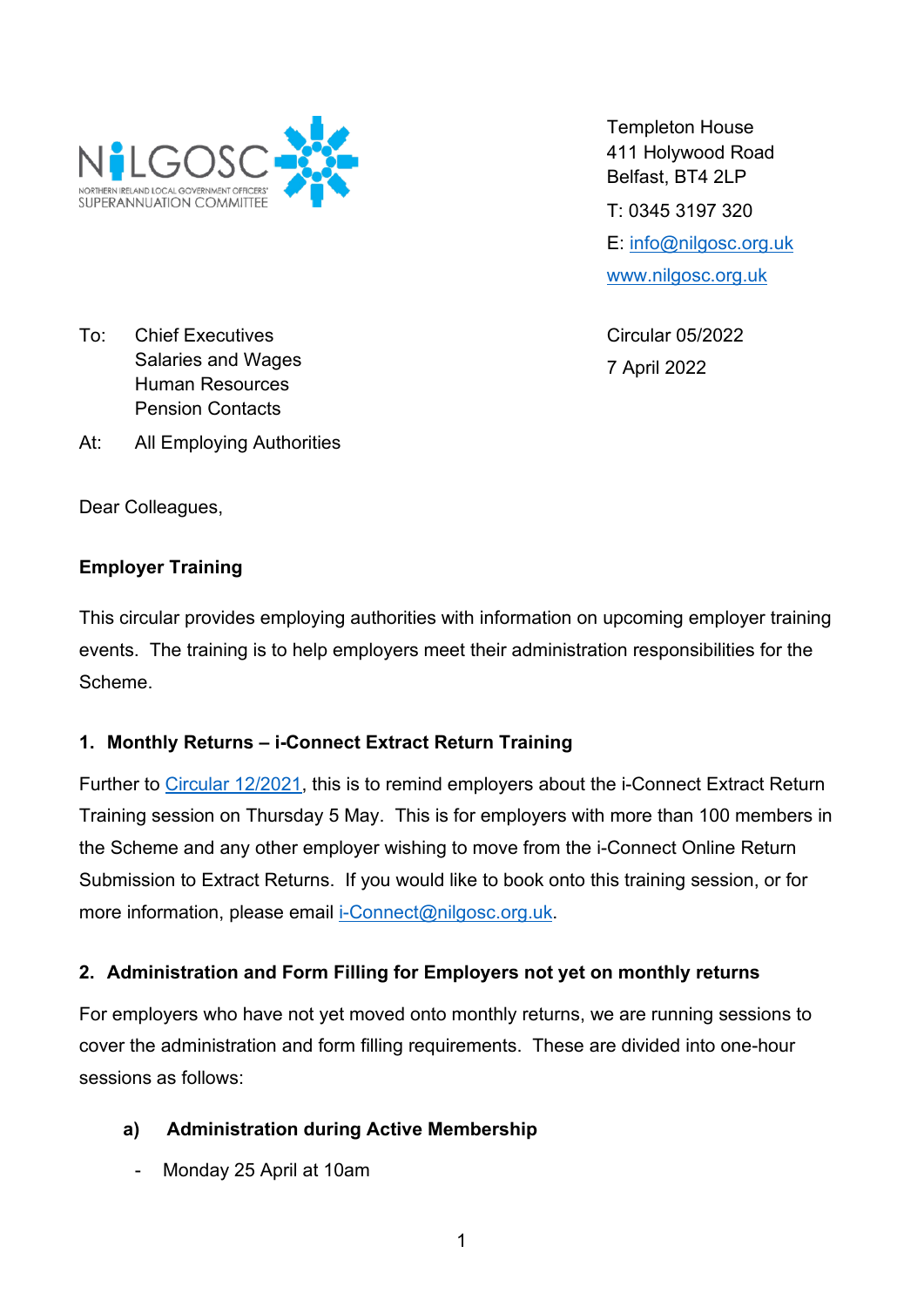## - Tuesday 3 May at 10am

This session will cover all the administration and form filling requirements for new members joining the Scheme, contribution rates and the relevant forms associated with any changes that may occur through the duration of the employment.

# **b) Administration for Leavers**

- Tuesday 26 April at 10am
- Wednesday 4 May at 10am

This session deals with the administration requirements when employees leave the Scheme, including refunds, retirements and deaths.

# **c) Assumed Pensionable Pay (APP)**

- Wednesday 27 April at 10am
- Friday 6 May at 10am

This session takes a detailed look at the calculation and application of APP. It will cover the requirements of calculating APP for active Scheme members, the impact on employer contributions, and the annual return requirements for pensionable pay. The practical example, and associated forms, is followed right through to ill-health retirement.

# **d) Employer Discretions**

- Thursday 28 April at 10am

This session covers the various discretions that are available to employers under the regulations and includes a sample policy statement that can be used by employers as a template when formulating or updating their own policy.

These sessions will be run as Microsoft Teams webinars, and to join any of the above sessions please register for the relevant seminar on our website: [https://nilgosc.org.uk/employers/training-events/.](https://nilgosc.org.uk/employers/training-events/)